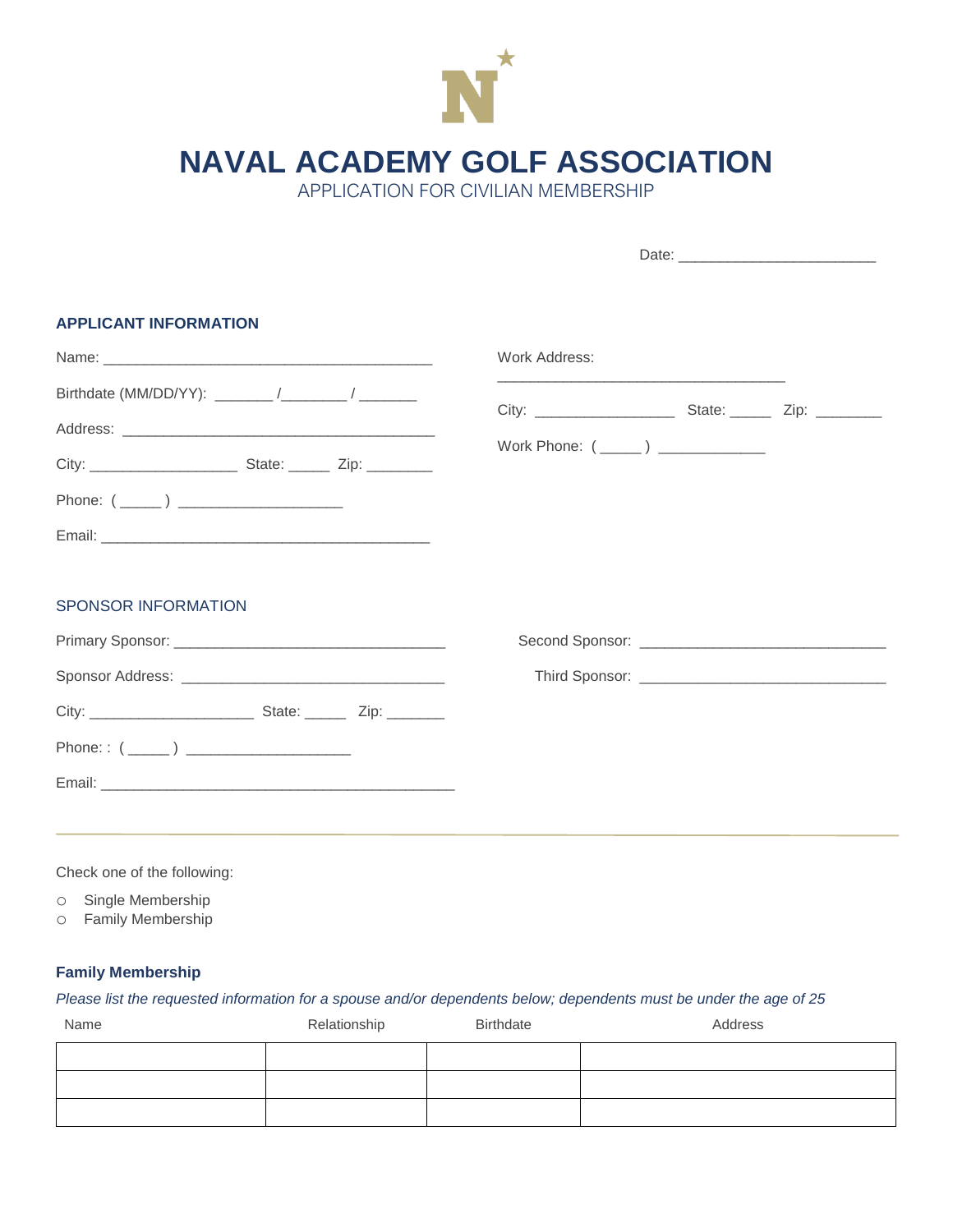## **BIOGRAPHICAL INFORMATION**

Educational Background (schools, degrees, professional certifications, etc.)

Professional Background

Community Involvement (Habitat for Humanity, Peace Corps, etc.)

Honors and Awards

Other Associations or Club Memberships

**Comments** 

I understand that the rules and regulations of the governing administration of the Naval Academy Golf Association as approved and upheld by the President and are to be adhered to by myself, my dependents and/or guests. I certify that the information verifying my eligibility is true.

Applicant Signature

*Applicant will be notified of acceptance and date of membership initiation.*

\_\_\_\_\_\_\_\_\_\_\_\_\_\_\_\_\_\_\_\_\_\_\_\_\_\_\_\_\_\_\_\_\_\_\_\_\_\_\_\_\_\_\_\_\_\_\_\_